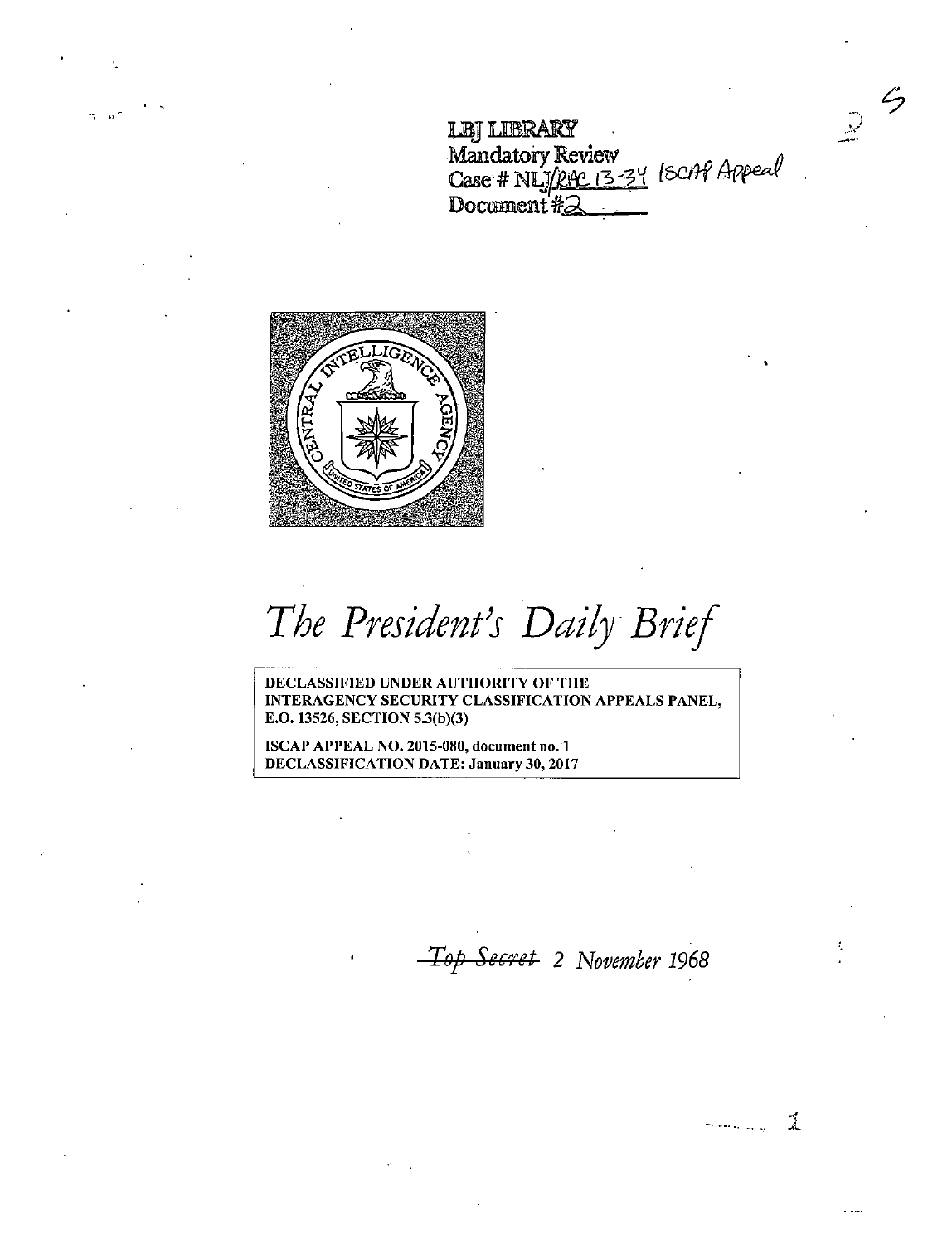TOP SECRET - <u>SOX1, E.O.13526</u>

## THE PRESIDENT'S DAILY BRIEF. 2 NOVEMBER 1968

1. Vietnam Hanoi has broadcast a qualified endorsement of a four-party meeting as one of the next steps in the Paris<br>talks. This grudging and circumsci This grudging and circumscribed approval, which puts the question of a political solution to the war in the background, leaves plenty of room.for a complicated procedural wrangle in<br>Paris. The broadcast runs through i The broadcast runs through the full list of hardline Communist positions on a settlement and calls the bombing halt a "great victory," but "only the initial one."

> On the other hand, the South Vietnamese have balked at attending the next session of the Paris ta1ks·under. the arrangements described by·President Johnson. Thieu yesterday objected specifically to the arrangements for the .inclusion of the National Liberation Front at the talks in terms that leave him little room for further maneuver. Domestic political considerations no doubt weighed heavily in Thieu's calculations, and he may believe they require him to take this kind of independent position--at least for the moment.

The Communists initiated a mortar attack on Quang Tri city about three hours after the bombing halt took effect. This is the only significant action reported since the halt began; some 30 rounds fell on the city.

TOP SECRET - 50X1, E.O.13526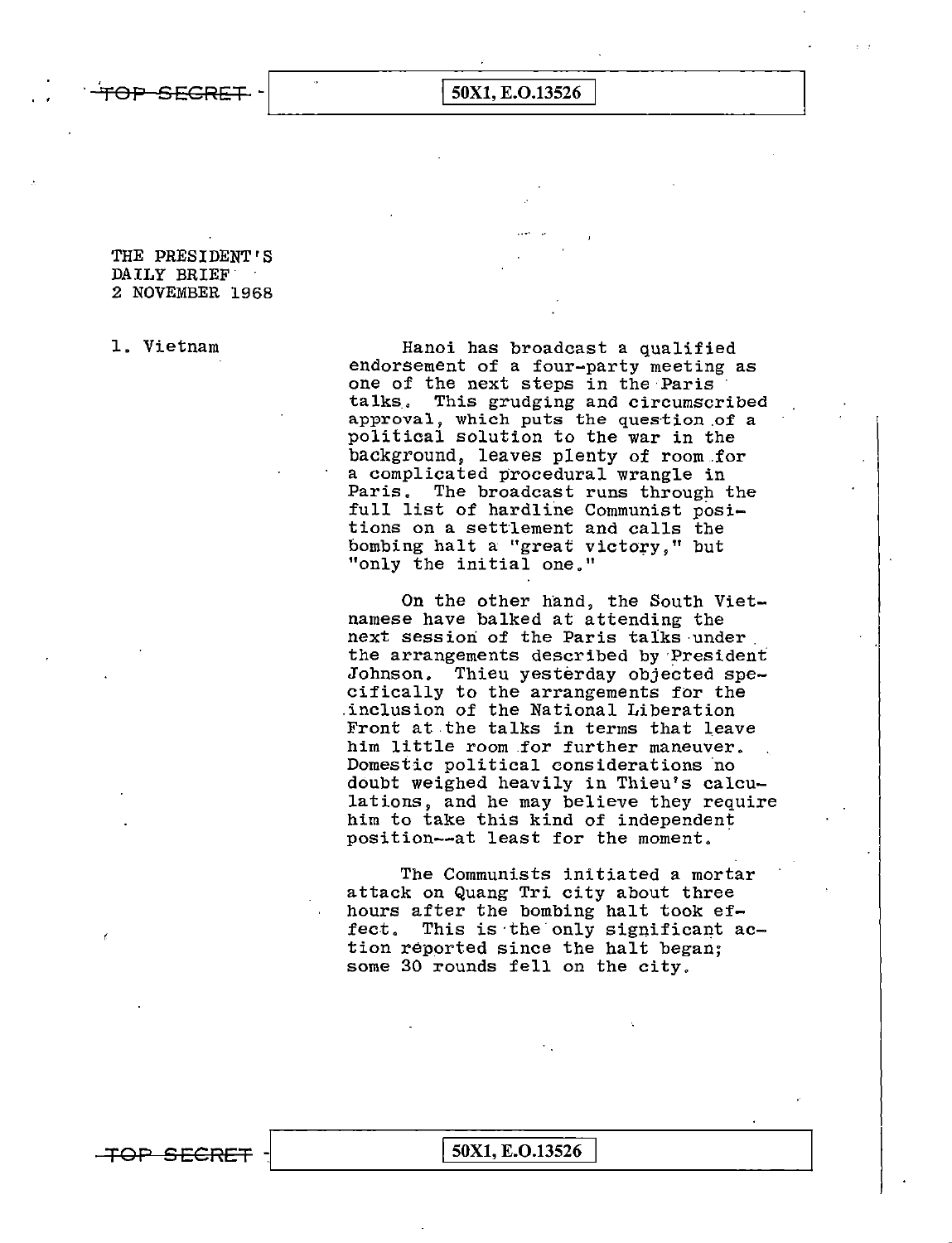TOP SEGRET - <u>[50X1, E.O.13526]</u>

2. Egypt The successful Israeli raid deep behind the Egyptian.lines north of Aswan laid bare Egyptian vulnerability to Israel's highly professional military operations. Nasir, however, is not likely to get the message. Instead, he will probably decide this is no.time to.show weakness by relaxing Egypt's aggressive military posture.

> The US representative in Cairo believes that the Soviets will probably capitalize on this Egyptian feeling by demanding a greater presence in Egypt, He also believes that the Jarring mission died on the banks of the canal and at Aswan.

3. Communist·China The regime has just announced .the conclusion of the first plenum of 'the party Central Committee in over two years. The biggest thing ·to come' out of the session was. a public commitment to convene at.an unspecified future date the long-overdue ninth party con gress •.

> While this is a big step toward closing out the Cultural Revolution, the party--and the country--are not yet out of the woods, The plenum was probably stormy, with various factions arguing over who would be given power in the reconstructed party apparatus.

The patronage question is a sticky<br>one, Radical beneficiaries of the Cultural Revolution on.one hand, and veteran party cadres on the other, are likely' to be engaged in bitter political warfare for some. time to come.

TOP SECRET - 50X1, E.O.13526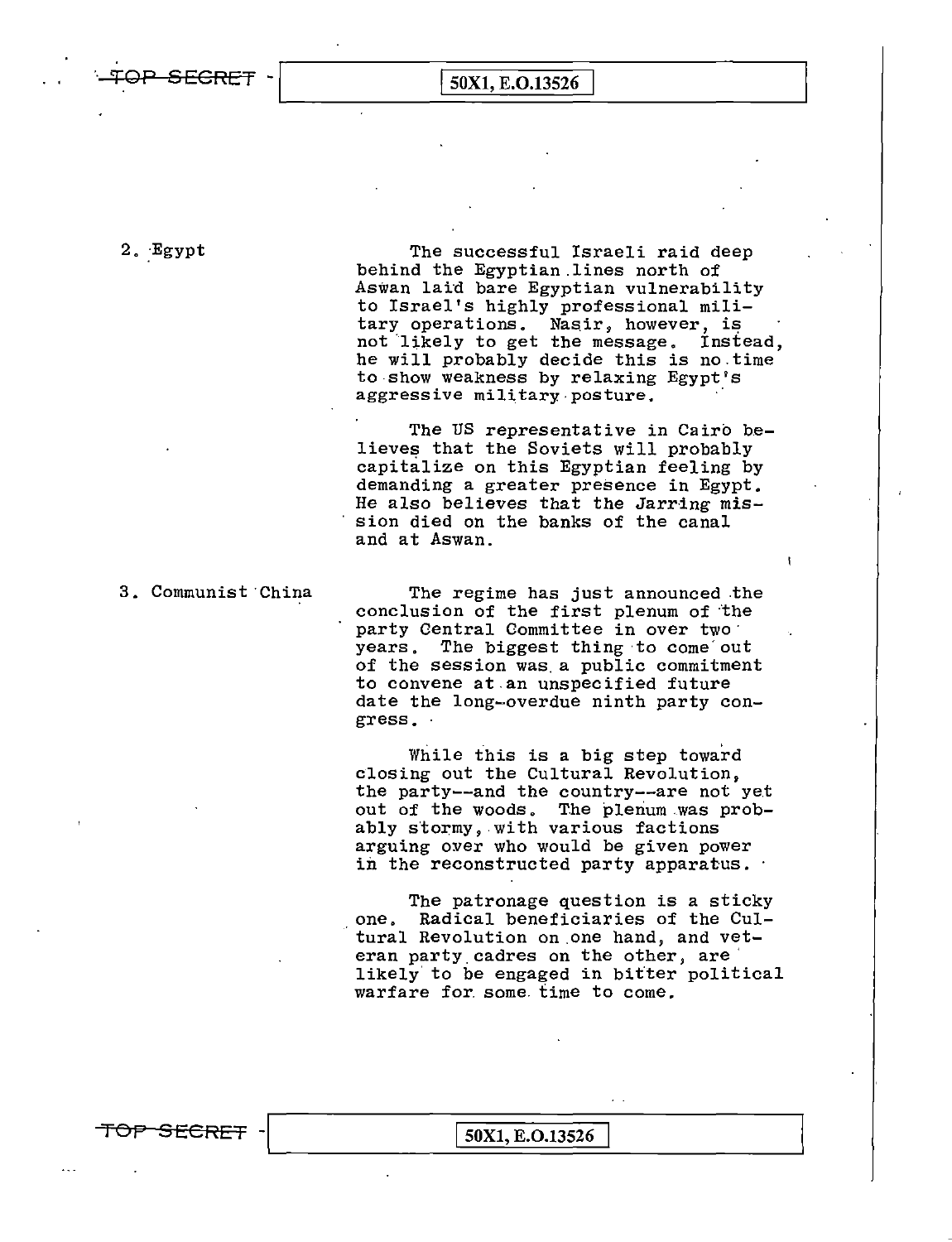

4. Brazil



5. Soviet Union If the Soyuz spacecraft has a role in Soviet manned lunar missions--and we are not certain about this--Berego-<br>voy's flight doesn't get them much closer to the moon. No significant advances were demonstrated, despite the long wait since Komarov crashed in April i967. If the Soviets go by the book, additional manned flights will be necessary before they.are·ready for more advanced missions, such as construction of a manned earth space sta-·tion or a·manned circumlunar flight.

> At Annex we speculate on some of the pressures facing the men running the Soviet circumlunar program.

6, Panama Antijunta students and professors are planning to join a "silent march" of slum dwellers in Panama City on independence day -- 3 November--and they may attempt to stage protest demonstrations against the National Guard. The Communist Party, which nominally domi~ nates the largest student federation, has been urging the students to cool<br>it, but with little success. The Comit, but with little success. munists fear further repression if the students get out of hand,

> The government should be able to control the situation, but serious clashes cannot be ruled out.

TOP SEGRET -  $\boxed{50X1, E.0.13526}$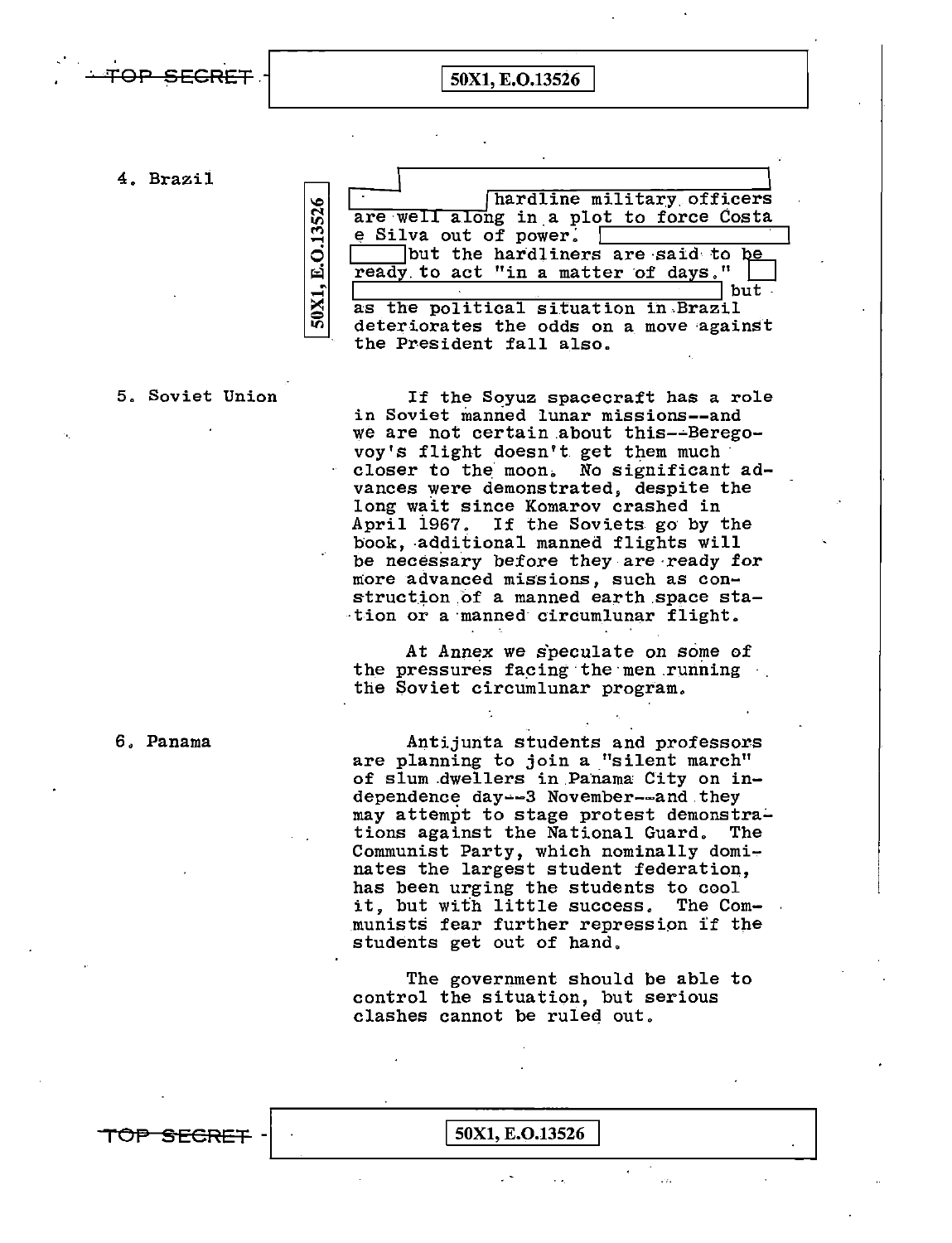OP SECRET

## 50X1, E.O.13526

7. Egypt  $-$ Soviet Union

50X1, E.O.13526

Egypt and the Soviets have concluded agreements for the building of Soviet-designed merchant ships at the new shipyard in Alexandria. The Soviets will supply the materials and supervise ship construction--in fact. it looks as if the entire shipyard will be under direct Soviet control.

About two-thirds of yard capacity will be used for new merchant-ship construction, leaving the remaining third available for naval repairs and refits. This would supplement the facilities already available to Soviet naval vessels at the Egyptian Navy base in Alexandria.

8. Britain-Rhodesia

London's latest terms for a settlement in effect assure continued white rule in Rhodesia. As it now stands Wilson, and not Smith, has made most of the concessions. Further bargaining<br>is still to come, but Wilson has already set aside his pledge not to grant independence before majority African rule--the heart of the British negotiating position.

## 50X1, E.O.13526

 $\ddot{\phantom{a}}$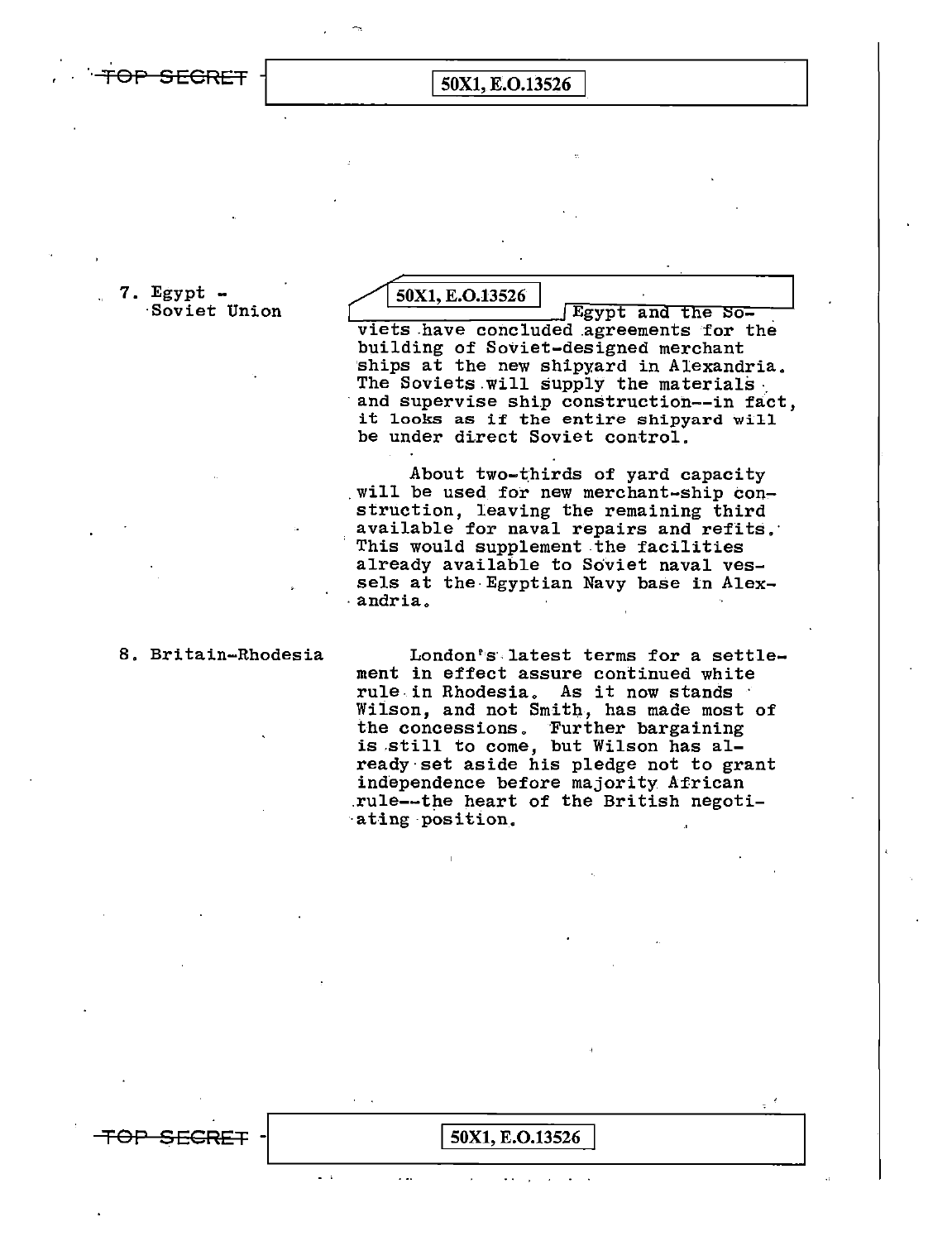

50X1, E.O.13526

**ANNEX** 

## The Soviet Lunar Program: To Gamble or Not to Gamble?

The announcement that NASA is considering flying Apollo 8 around the moon in December has probably created a dilemma for Soviet leaders.

We believe that they realized some time ago they could not beat the US to a manned lunar landing and hoped instead to upstage the US effort by making the first manned flight around the moon. A successful moon flight by Apollo 8 would deny the Soviets this propaganda victory and could cause them to regard their entire manned circumlunar program as a failure.

They might, therefore, go for broke and attempt a manned circumlunar mission ahead of Apollo 8. This would be extremely risky, however, since it would mean accelerating greatly the pace of their program, which has been plagued by serious technical problems that resulted in the failure of two, and probably three, of their four flights to date.

The success of Zond 5 in September might encourage them to gamble on a manned flight. Last week's urgent Soviet demarches asking for immediate permission to station recovery aircraft in India and Ceylon suggests that they are at least keeping open the option of gambling on a manned circumlunar flight before Apollo 8. Aircraft in India and Ceylon would be within easy reach of the area of the Indian Ocean where Zond 5 was recovered. We need more information, however, before we can say with certainty that the Soviets plan to shoot the works.

50X1, E.O.13526